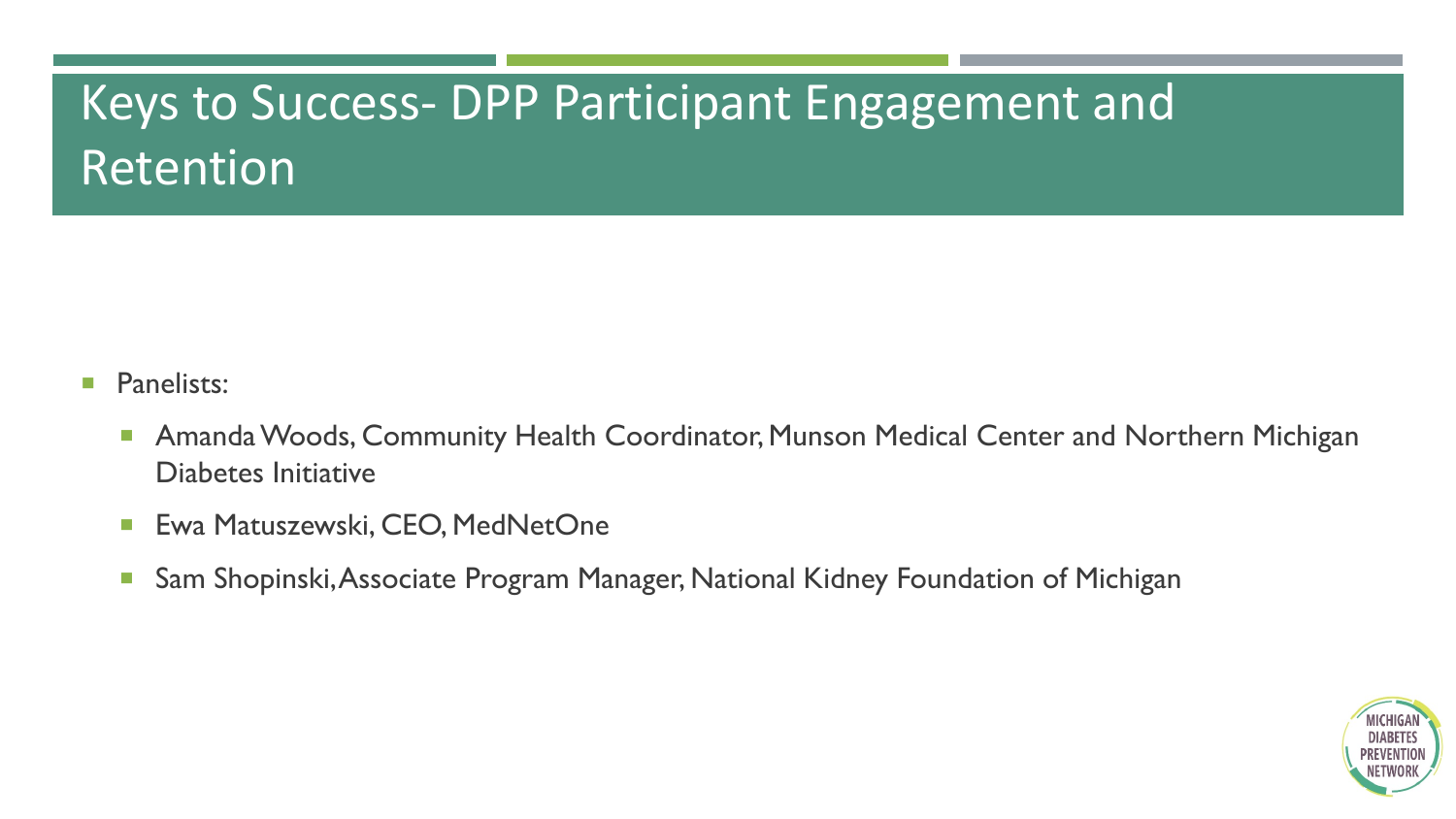### Munson Medical Center

- **Diam-Struck Center Conter Ciabetes Prevention Program:** 
	- Achieved full CDC recognition on April 2017
	- **6 Lifestyle coaches trained**
	- 6 completed cohorts, 3 cohorts in process
	- **Focus on Grand Traverse region**
	- **Engage in a collaborative network with other partner programs in northern Michigan**



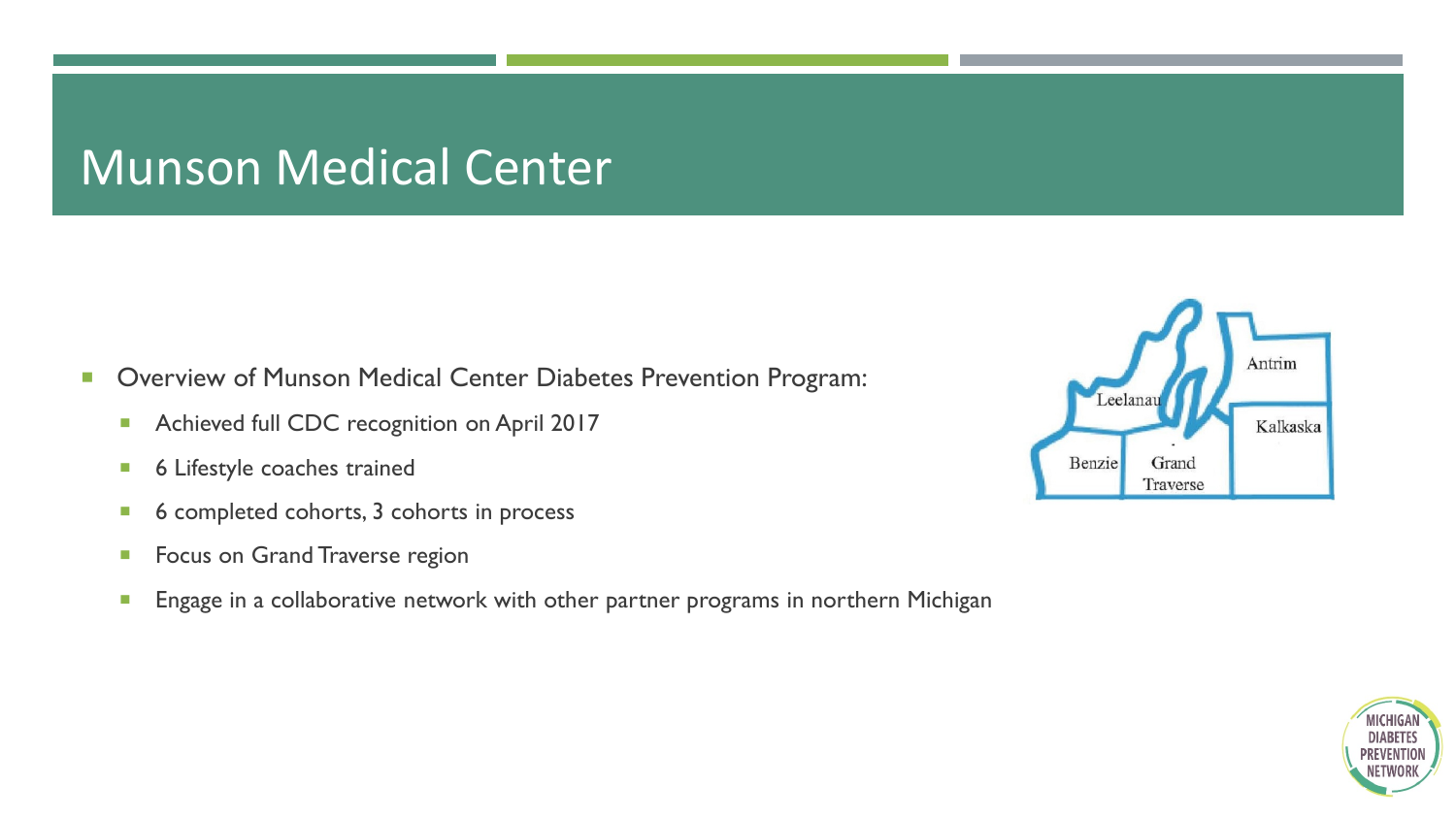# Medical Network One Michigan Institute for Health Enhancement

Timeline and Activities

- Recognized ADA and AADE DSME since 2006
- Received initial grant funding in 2013 to train staff as DPP Lifestyle Coaches
- **Following Lifestyle Coach training recruitment for cohorts**
- Received full CDC DPP recognition in 2016
- $\blacksquare$  Ramp up training
	- **☆ DPP Master Trainers Internal staff and others**
	- Currently 39 credentialed Lifestyle Coaches and 2 Master Trainers
- **D** Outreach to community agencies, employer groups and health plans



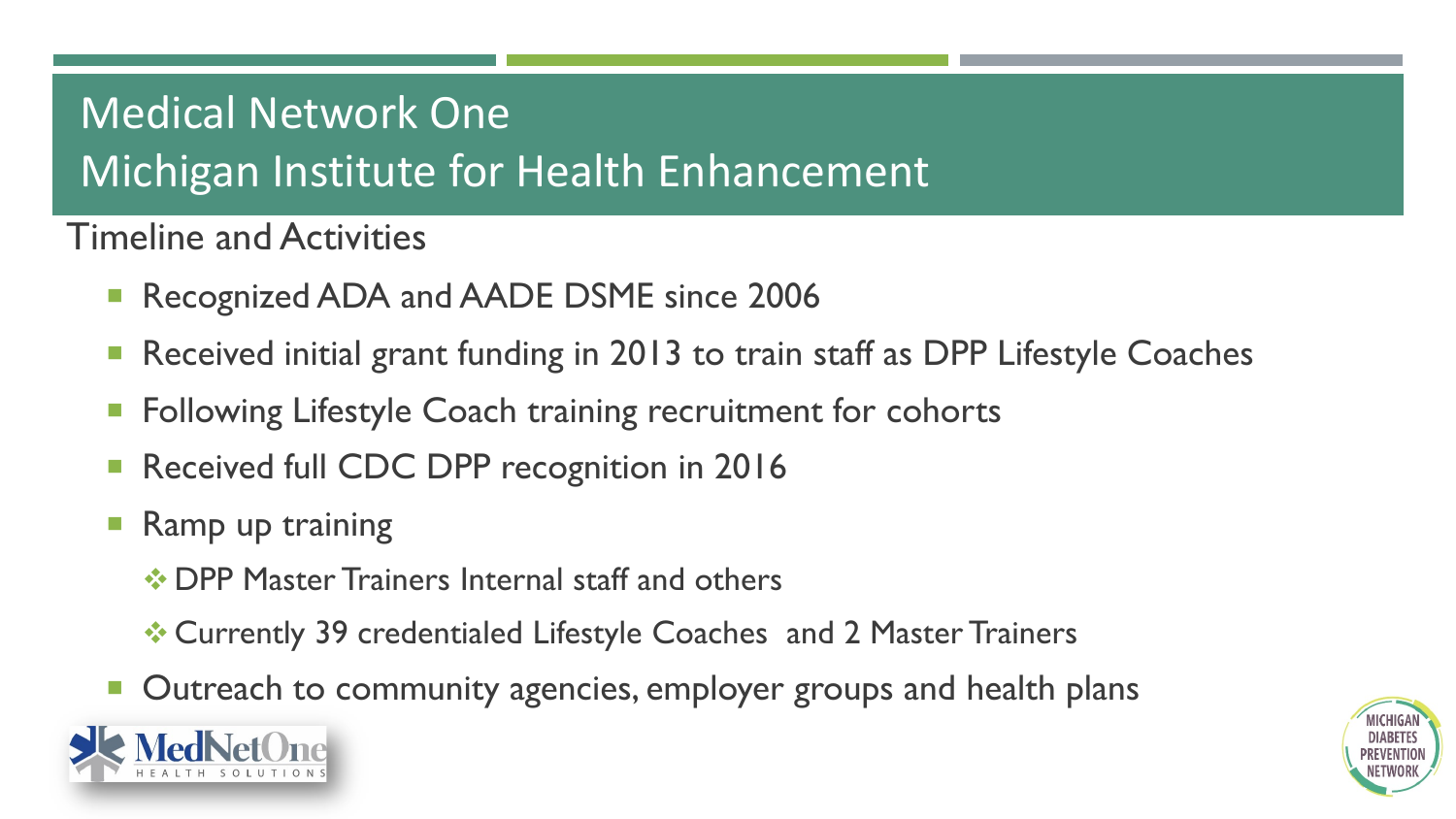## Diabetes Prevention Center

**Diabetes Prevention Center** 

- **Diam-Struck** Overview of the Diabetes Prevention Center's Diabetes Prevention Program:
	- **The mission of the National Kidney Foundation of Michigan (NKFM) is to prevent kidney disease and improve the quality of** life for those living with it.
	- Began implementation of DPP in 2012 and achieved full recognition under the CDC's DPRP in 2014.
		- $\blacksquare$  >1550 individuals have participated in DPC's DPP
		- Detroit, Flint, Ann Arbor, and Grand Rapids offices all deliver program in community settings, health centers, and workplaces
	- **Community Health Worker (CHW) model for program delivery. Over 100 lifestyle coaches trained.**
	- **Participants supported by health plans, grant funding, and self-pay. Preparing to become Medicare DPP Supplier.** 
		- **Grant focus: low income, vulnerable communities (CDC 1422, Getting to the Heart of the Matter, MDHHS Disability Health Program)**